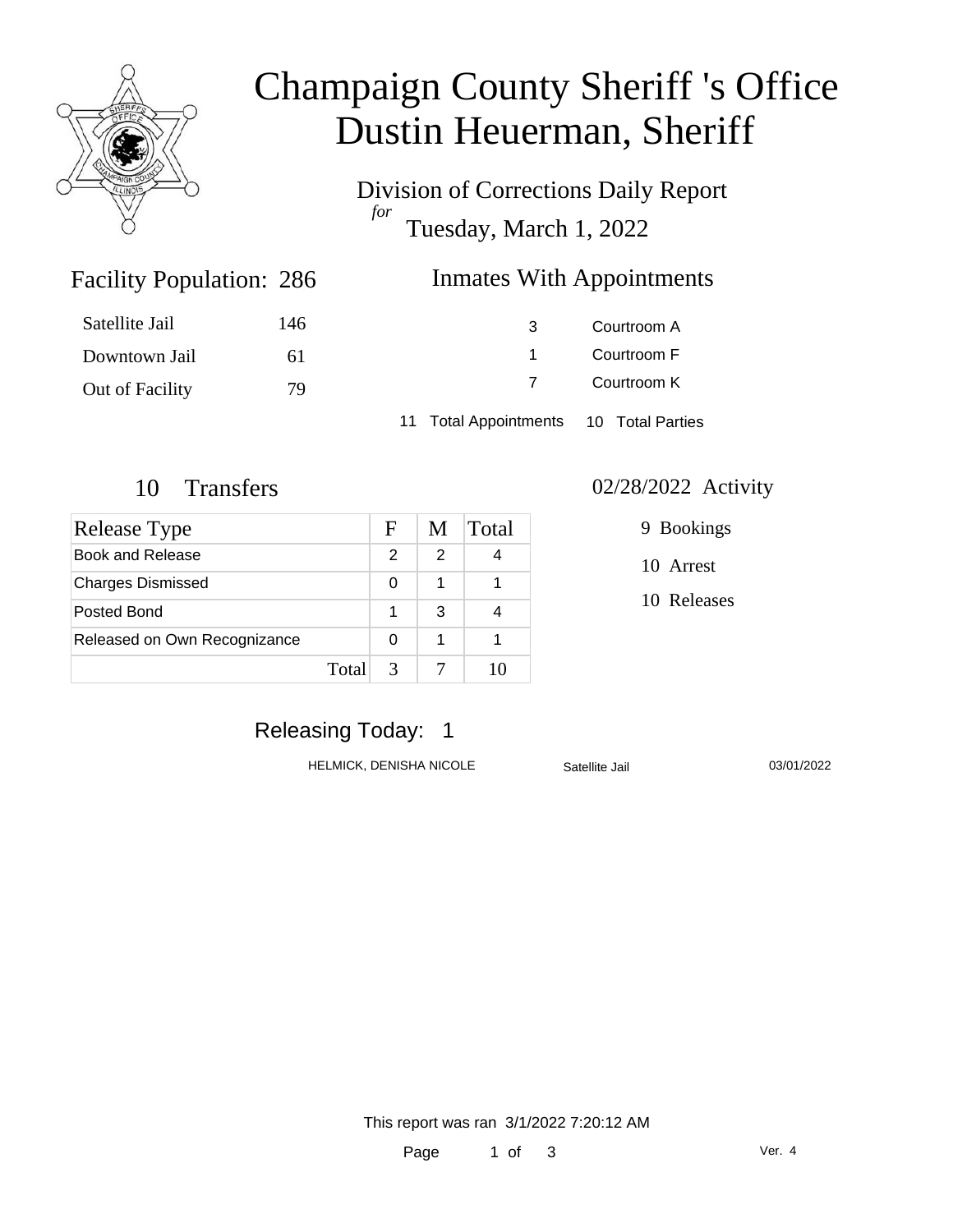

# Champaign County Sheriff 's Office Dustin Heuerman, Sheriff

Division of Corrections Daily Report *for* Tuesday, March 1, 2022

#### Custody Status Count

- Direct Criminal Contempt 1
- Electronic Home Dentention 12
	- Felony Arraignment 7
	- Felony Pre-Sentence 4
		- Felony Pre-Trial 210
	- Felony Pre-Trial DUI 4
	- Felony Sentenced CCSO 9
	- Felony Sentenced IDOC 26
		- Hold Other 1
	- Misdemeanor Arraignment 2
		- Misdemeanor Pre-Trial 3
			- Petition to Revoke 2
			- Remanded to DHS 4
			- Traffic Arraignment 1
				- Total 286

This report was ran 3/1/2022 7:20:12 AM